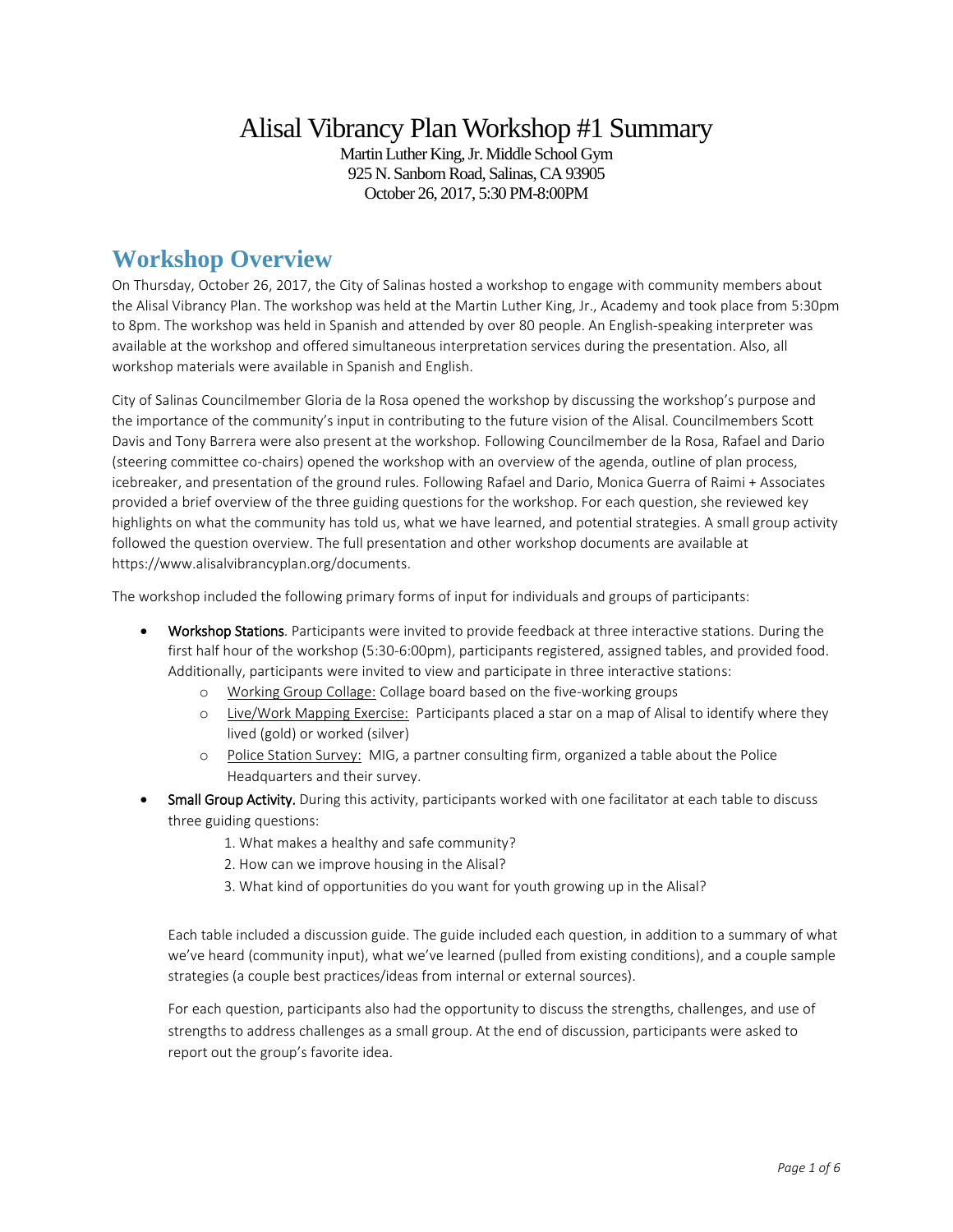A summary of notes from facilitators, individual written comments, and verbal comments follows in the next section. In the closing of the workshop, participants were invited to provide an evaluation of the workshop on comment cards.

# **Small Group Discussion Summary**

The following section provides a summary of the small group discussion results. Participants used large maps and response papers to record their answers. The results are presented by question and have been organized into general themes. A copy of all responses can be found in the appendix.

# **1. What makes a healthy and safe community?**

### *Strengths*

#### Community

- Community organizations
- Hard-working
- Supportive
- **•** Unity
- **•** Leadership potential
- Cultural richness and diversity
- Support small local businesses

#### Arts & culture

- Programs for adults and youth
- Ciclovía

#### Youth

- Energy
- Hope for future

## *Challenges*

Lack of information

- From schools
- From City
- Limited government transparency
- **•** Language barriers
- Limited community participation

Economic Challenges and Limitations

- Access to affordable day care
- Education
- Disinvestment
- Need for better paying jobs
- Limited Resources

#### Leadership potential

- Adults
- Youth
- Opportunities for participation
- Dedicated teachers

#### Recreational opportunities

- Skate park
- Recreational center
- **•** Soccer fields
- Sports leagues

#### Community facilities

- School resource centers
- Health clinic
- Library
- Community space
- Heavy focus on agricultural technology
- Low salaries

Public programs and facilities

- **Streets need maintenance**
- Not enough parks
- Poor sidewalk Infrastructure
- Lack of after school activities
- Lack of recreational opportunities
- Limited transportation options

#### Housing Issues

• Lack of accessible housing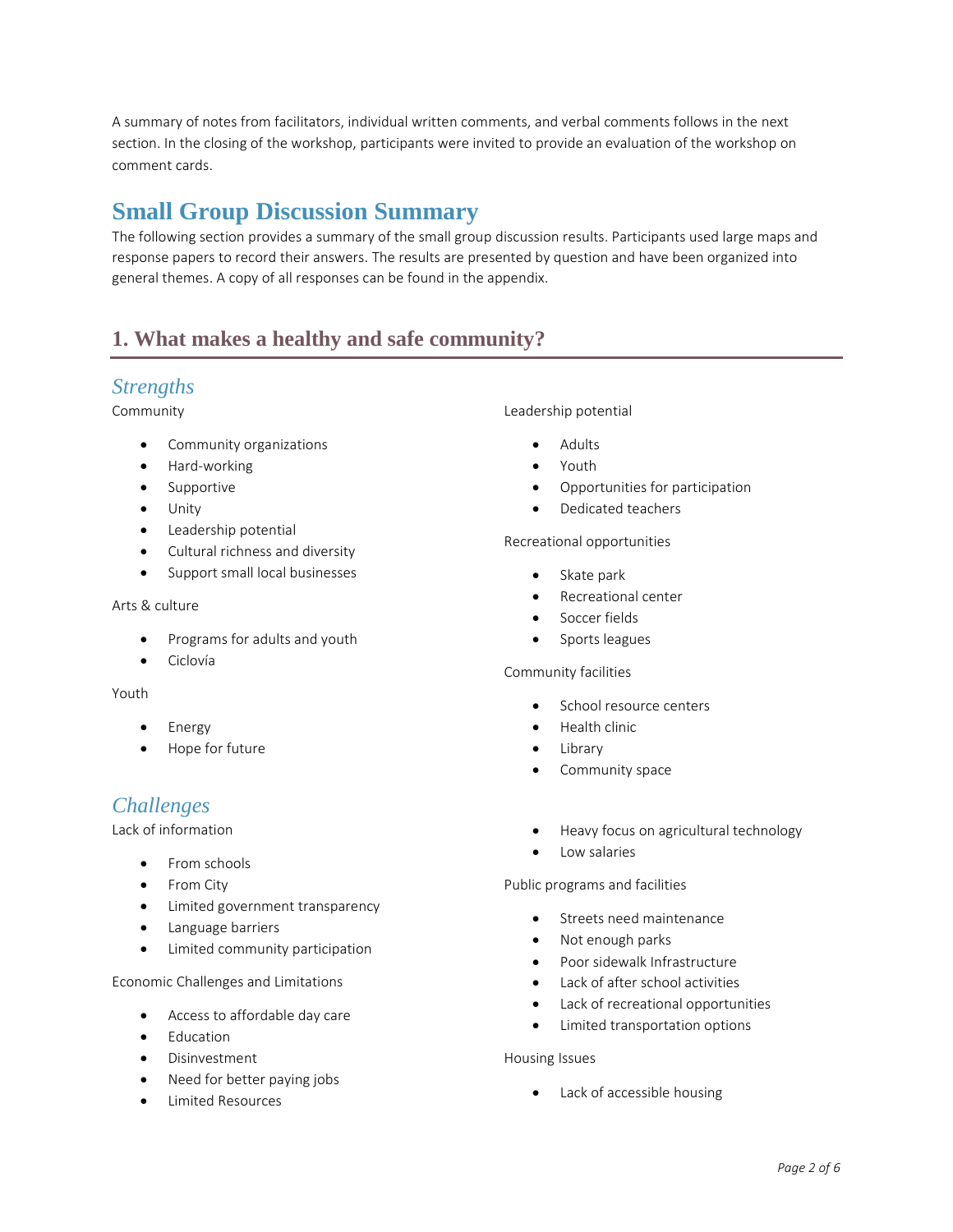- Properties not up to code
- High density
- A lot of cars and lack of parking

Health

## *How do we build on our strengths to address our challenges?*

Collaboration opportunities

- Collective ideas + efforts
- Partnerships with schools, community, local government
- Police partnership

Connect youth

- Job and education opportunities
- Mentorship programs

#### Food

- **•** Education
- Farmers' markets
- Mobile food trucks
- Local food stores

#### Investments

- Grants
- **•** Student scholarships
- Community-oriented investments

Community resources

- Parent workshops + education
- Free activities
- **•** Family events
- Improved communication with school districts, community, local government
- Increase access to open space + nature
- Expand health clinic

#### Education

- Free courses
- **•** English language courses

### Maintenance/enforcement

- Code enforcement
- Parking enforcement
- Street lighting
- Bike lanes

## **2. How can we improve housing in the Alisal?**

### *Strengths*

Urban vibrancy

- Dog park
- Walkable
- Close to goods and services

#### Community

- Cultural pride
- Hard working families
- Unity
- **•** Leadership
- Youth
- Young community
- Neighborhood unity

Partner with great local organizations

- CHISPA
- Housing Authority
- $\bullet$  CCA

#### Housing

- Build additional housing
- Beautify new housing
- Housing programs
- Subsidize housing
- Long term residents

#### Improve school quality

### Physical

- Mental
- Lack of access to healthy food
- Safety / Gangs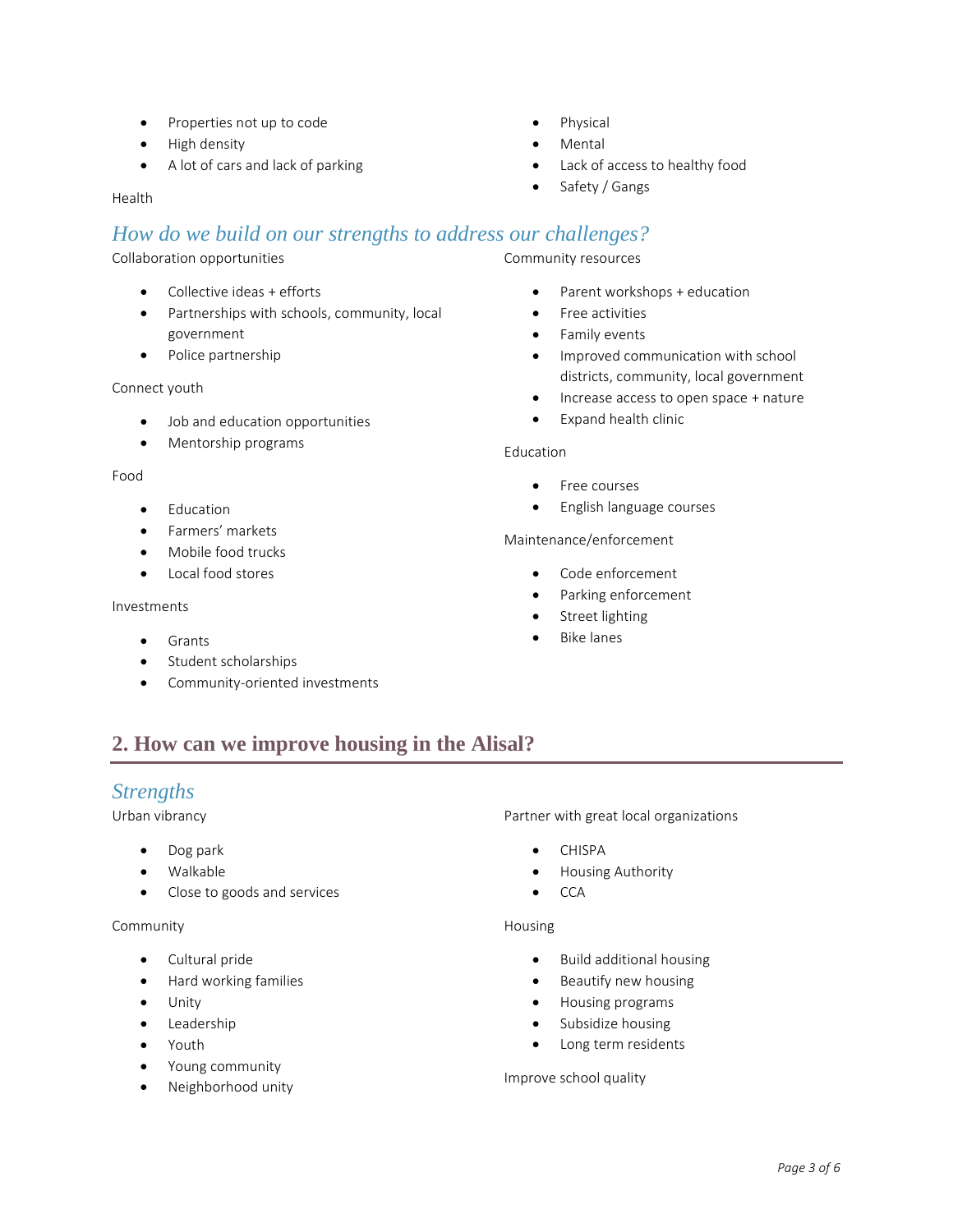# *Challenges*

### Overcrowding

- Too many people in one house
- High density
- Many families living together
- Safety issue
- **•** Parking issues

#### Access

- Outside investors increase cost to access housing
- Housing investors that do not reside here
- Poverty
- Housing costs (public utilities, rent/buy home, gasoline, taxes)
- Old housing
- Challenge to buy housing
- Not enough housing for renters or homeowners

Limited recreation space in multifamily housing

## *How do we build on our strengths to address our challenges?*

Diverse housing opportunities

- Mixed-use development
- Multi-family ownership
- Commune / Co-op housing
- Affordable housing
- Senior housing shared with young adults / students (work exchange)
- Accessory dwelling units
- Farmworker housing

#### Education

- Advocacy
- **•** Financial workshops
- **•** Homeownership
- Tenant/homeowner rights
- **•** Family planning

### New parking structures

Housing policy

- Rent control policy
- Affordable seasonal housing
- Use agricultural land for housing

#### Out-migration

#### Programs

- Subsidized housing
- Lack of support for community

#### Distrust

- Local agencies
- Landlords
- Absent landlords

#### Lack of information

- Renter rights
- **•** Housing discrimination
- Pay day loans

#### Zoning code issues

- Poor housing conditions
- Earthquake hazards
- Unkempt yards
- Infill development
- Provide more opportunities for people to own a house
- Policies and partnerships to address farmworker housing needs
- First time homeowner programs
- Alternative financing options: grants, housing funds, community-based trust funds
- Improve permitting policy

#### Accountability

- Increase code enforcement
- **•** Landlords
- Improve zoning laws
- Improved allocation of funds
- Block party competition/neighborhood challenges

#### Employment

- Better paying jobs
- Year-round employment opportunities

#### Partnerships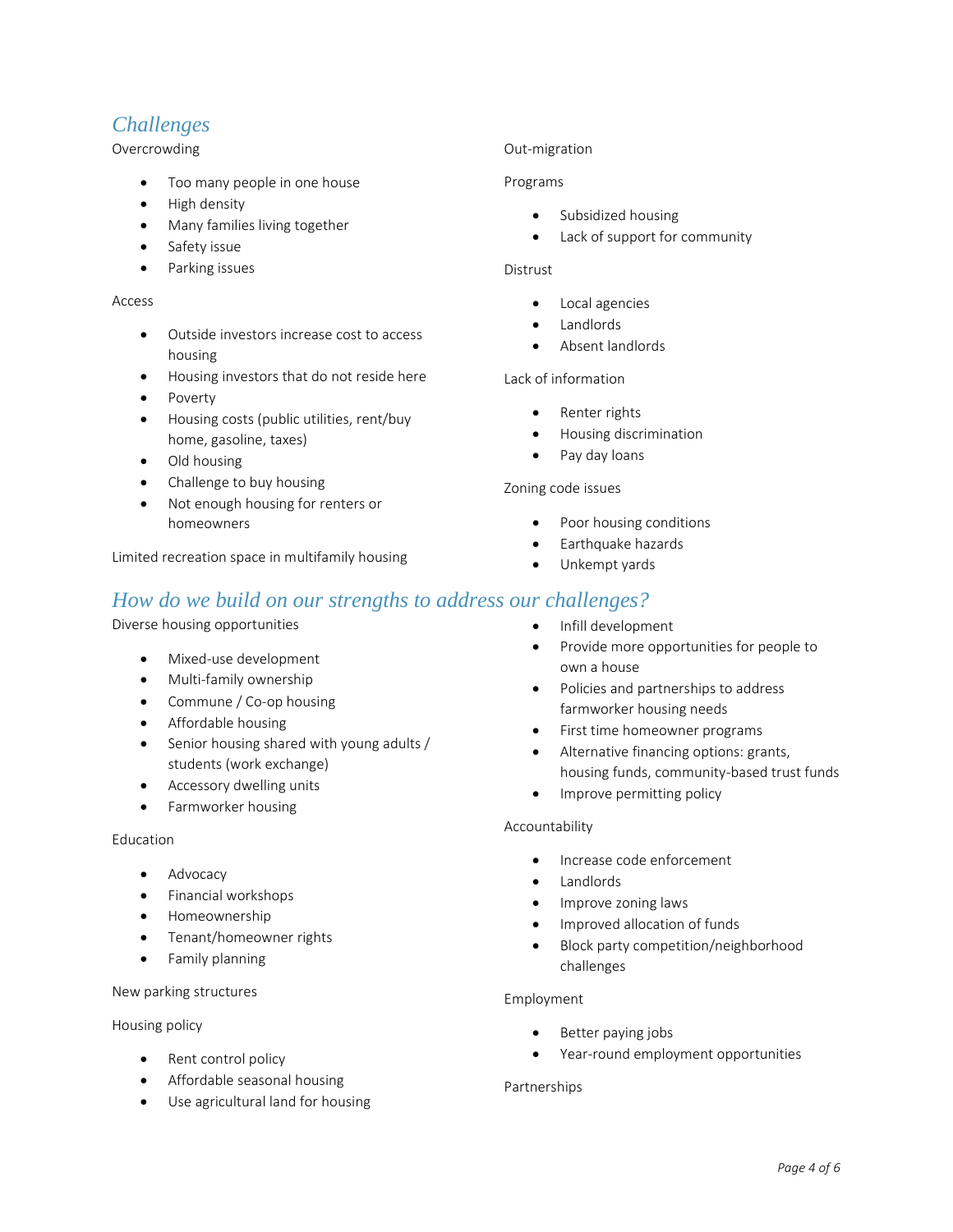• CHISPA **CHISPA CHISPA COUNTY COUNTY COUNTY COUNTY COUNTY COUNTY COUNTY COUNTY COUNTY COUNTY COUNTY COUNTY COUNTY COUNTY COUNTY COUNTY COUNTY COUNTY COUNTY COUNTY COUNTY COUNT** 

# **3. What kind of opportunities do you want for youth growing up in the Alisal?**

### *Strengths*

Arts and cultural preservation

- Music
- Fine arts
- Events for all ages
- Exposure for the young population
- **•** Breadbox
- Alisal street
- Support of faith community

#### Recreation

- Soccer
- Ciclovía
- Dance
- Sports league
- **•** Park facilities

#### Opportunities

• Internships

# *Challenges*

#### Education

- Lack of established relationships with school district
- Lack of college-going culture
- English language learners
- Lack of student and parent involvement
- Overcrowded schools
- Spiritual lectures not allowed
- Affordable education

### Support

- Lack of mentors
- Lack of support groups
- Youth centers outside of the Alisal
- Limited access to school and community services
- Lack of places to study
- Work
- Leadership academy
- After school programs
- Residents have diverse skill sets

#### Educational support

- Tutoring
- Advanced classes
- Mentorship

#### Hartnell College

- Alisal campus
- Pathways to 4-year college

#### Community

- Bilingual
- Strong work ethic and family value

#### Safety/violence

- Youth gang recruitment
- School to prison pipeline
- **•** Gang violence
- Pills, drugs, and prostitution

#### Recreational facilities

- No gym
- No YMCA
- No pool
- High cost of recreation activities

#### Economy

- No good jobs
- Limited opportunities

#### Punitive policies

## *How do we build on our strengths to address our challenges?*